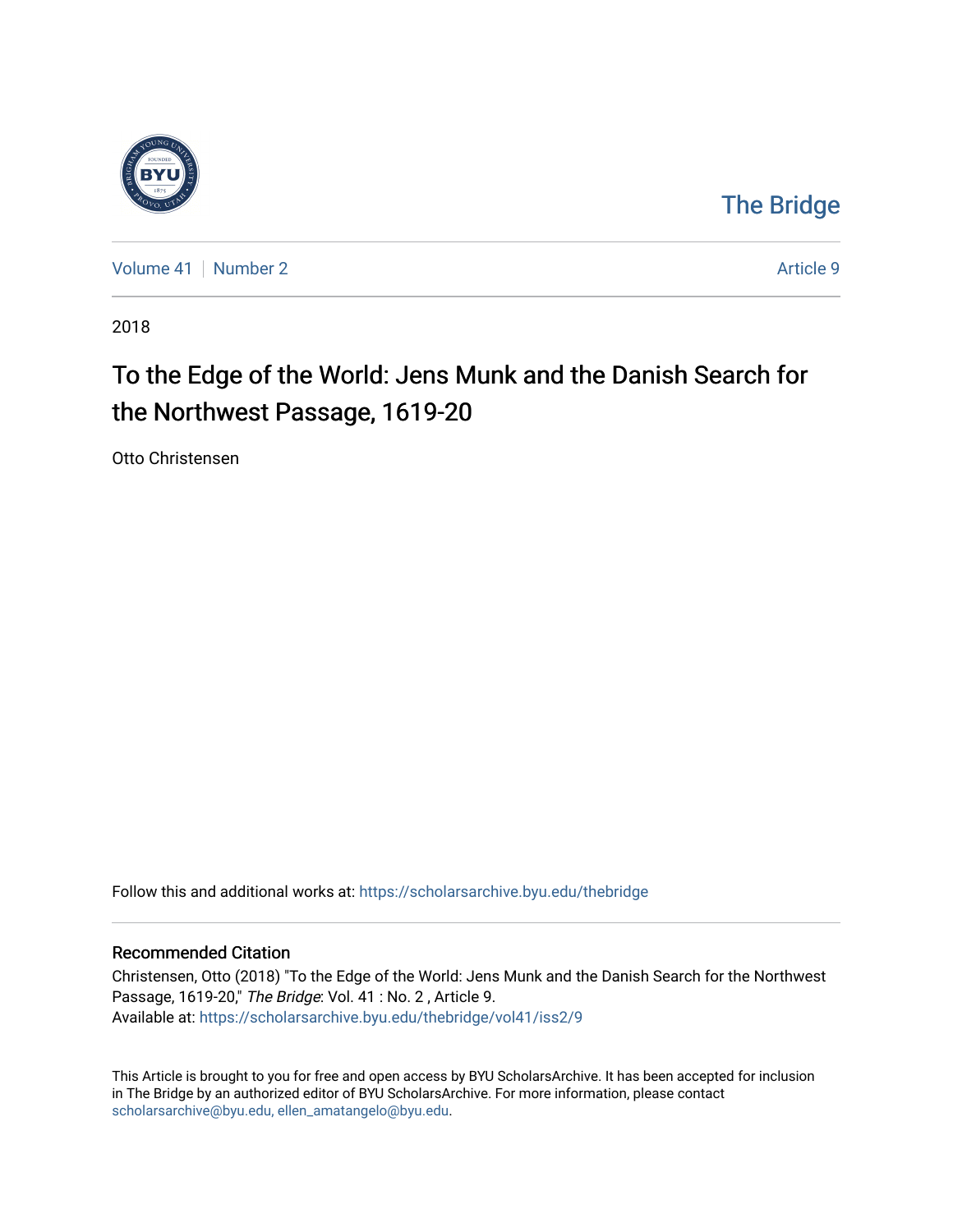### **To the Edge of the World: Jens Munk and the Danish Search for the Northwest Passage, 1619-20**

by Otto Christensen

On May 9, 1619, a worshipful dedication service was held in Christian IV's newly built church—Holmen's Kirke in Copenhagen. The service was arranged for a group of sixty-four sailors and their families to bless the crew and ships before they started on their expedition. Their goal was to find the route to China and India by sailing a northwestern route. The hope was to reach their destination by Christmastime.

After the service, a procession took the participants down the canal to the two waiting ships. They were towed out of the harbor and set sail.

This took place nine years after Henry Hudson was commissioned by the Muscovy Company to find a northern



route to China, with no luck. Hudson's crew mutinied and only a few of them made it back to England. Now Christian IV of Denmark-Norway was eager to try his luck in establishing a new trade route and perhaps a colony in North America. King Christian IV was a king with ambitions! For this expedition, he had chosen Jens Munk to be the admiral of his two ships—a frigate, *The Unicorn* (*Enhjørningen*), and a yacht, *The Lamprey* (*Lamprenen*). These two ships—the frigate with a crew of forty-eight and the yacht with sixteen crew members—were among the best of the king's ships and were stocked with trade goods for the journey

Captain Jens Munk was one of the best seamen in the kingdom. If anyone could navigate the northern waters, it would be him. He had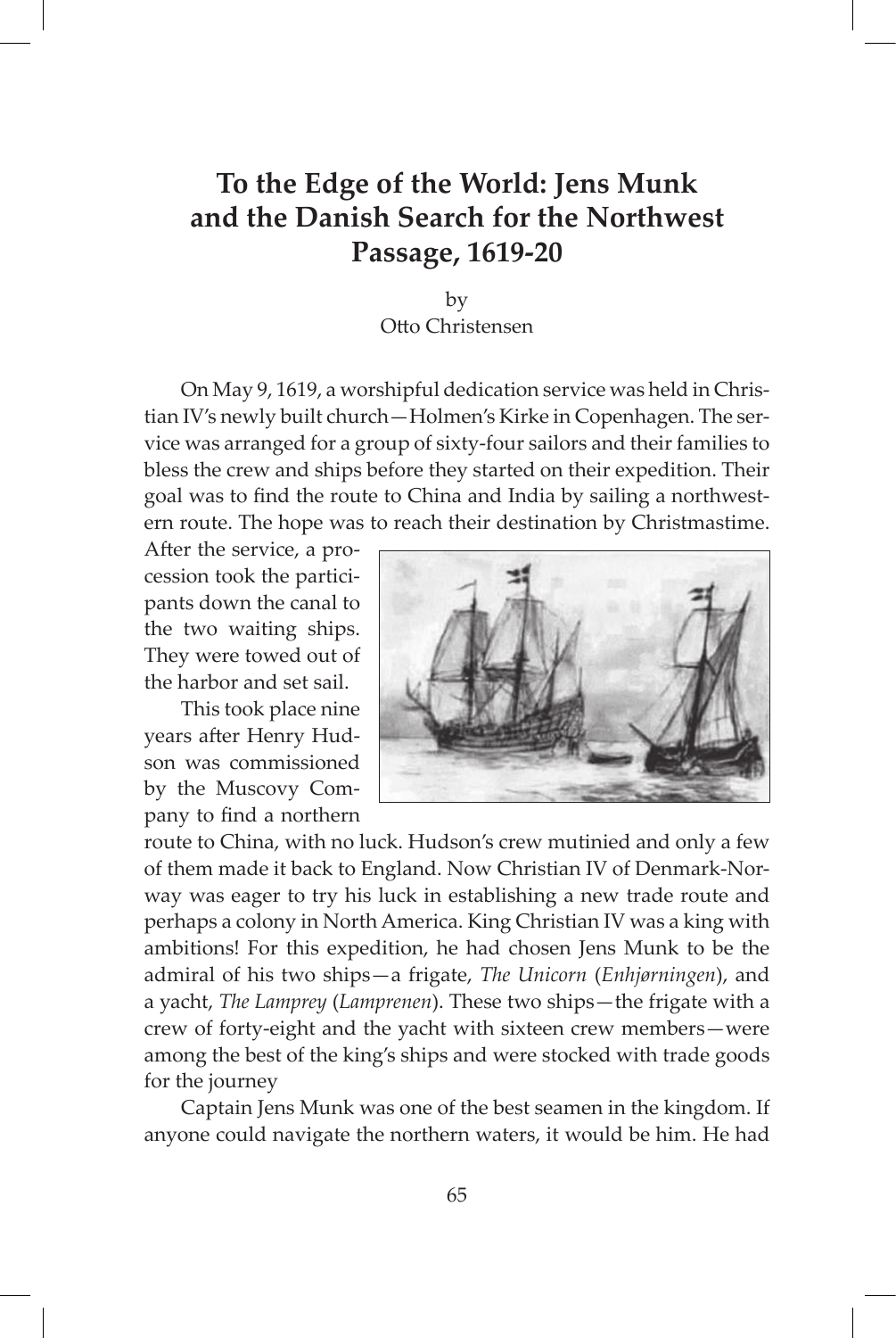### The Bridge 41:2 (Fall 2018)

sailed several whaling expeditions north of Norway and successfully chased pirates in the North Atlantic. He spoke Portuguese, English, and Dutch, among other languages. He had time and again earned the respect of the crew that sailed with him. Christian IV also engaged two English pilots to assist Munk on the journey. Everything seemed promising.

A year and a month later—on June 4, 1620 in "Munck's Winterhaven" (today's Churchill, Manitoba, Canada)—Munk thought he was the last person of the expedition still alive. He wrote his testament:

Inasmuch as I no longer have any hope of living in this world I request for the sake of God if any Christian people should happen to come upon this place that they bury my poor body in the ground, along with the others who may be found here, receiving their reward from God in Heaven. And further that this my journal may be forwarded to my gracious Lord King (every word found herein is altogether truthful) in order that my poor wife and children may obtain some benefit from my great distress and miserable death. Herewith farewell to all the world and my soul into the hands of the Almighty etc. - Jens Munck

Certainly, things had not gone according to plan. The English pilots miscalculated the route. When they finally reached the "Big Sea" (now Hudson Bay), it was already September of 1619 and the approaching winter made further progress impossible. They did not have clothing to withstand the Canadian winter (the modern town there, Churchill, is at the same latitude as Bergen, Norway), their food supply ran short, and vitamin deficiency (scurvy) ravaged their physical bodies. Jens Munk wrote meticulously in his journal how his crew succumbed one by one to the cold and disease. At first, they were able to bury the dead. However, as the days again began to lengthen, their strength declined proportionately. No one had any strength left, least of all to bury their fellow crew members.

Four days after Munk wrote his last will and testament on June 8, 1620, he opened his eyes again and realized he was still alive. He left his berth to get outside in the sunshine since the stench of the dead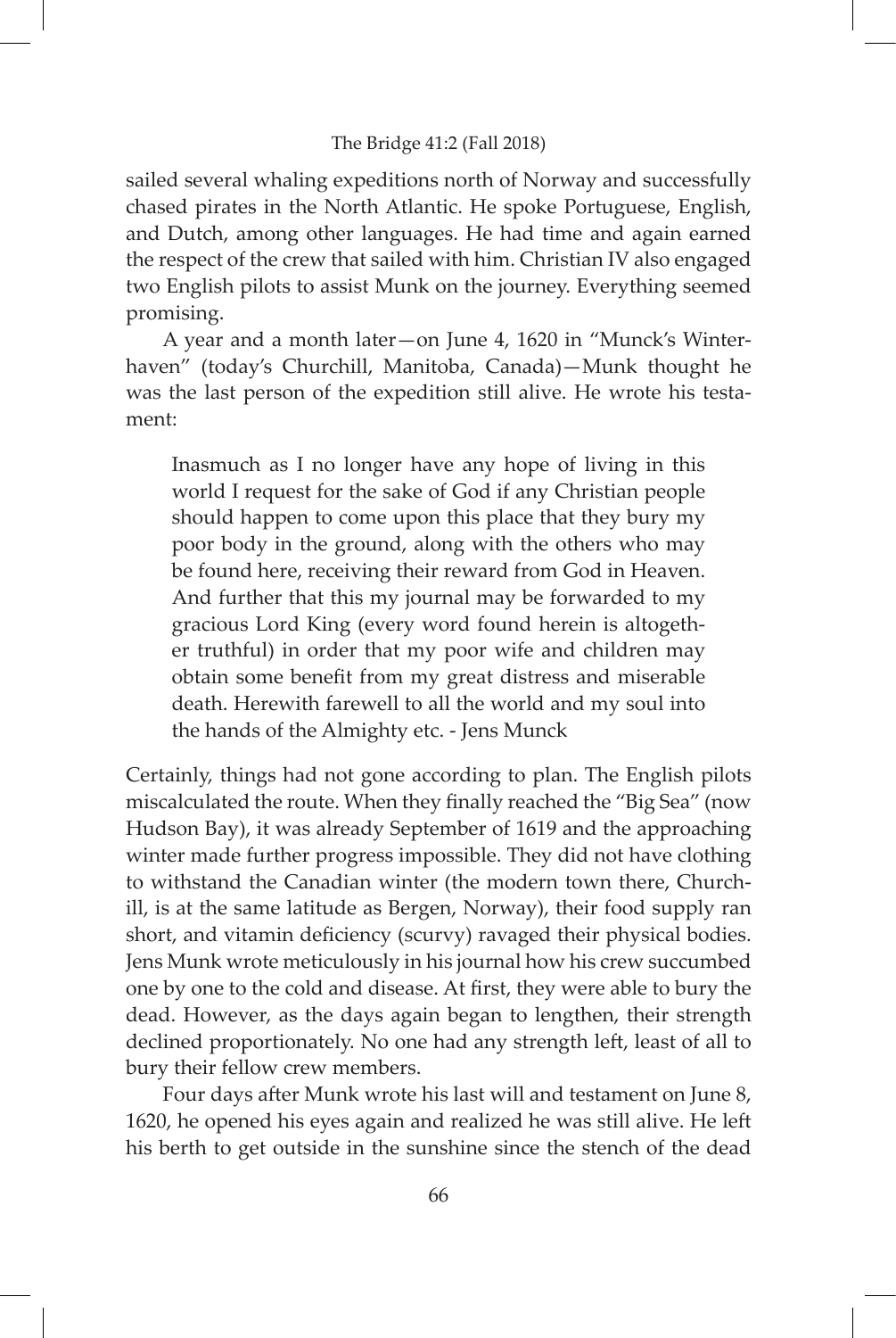### *Jens Munk's Journey, 1619-20 |* Otto Christensen

bodies around him was unbearable. The sun warmed his poor body and to his surprise he saw two people on land. They turned out to be crew members whom he had written off since they had left the ship and not returned to *The Unicorn*, which the crew had made into their winter survival shelter.

The three men got together, and the melt revealed berries and greens from the previous year. They collected them on all fours and ate whatever they could find. Within a few days they started to gain a bit of strength. They set nets in the river and made fish soup, the only thing they could manage to eat after losing almost all teeth in their mouths. Slowly they strengthened. By July 16, 1620 they managed to get *The Lamprey* afloat and stocked the boat with a few supplies. They commenced the journey home—three very weak men in a boat meant for a sixteen-man crew. There was not much hope for making it back alive. But they did!

After an epic sixty-eight days at sea, out of Hudson Bay and into Hudson Strait, east and south through Davis Strait, around the south of Greenland, past Iceland and through fierce North Atlantic gales that tore their sails and masts apart, they eyed land on September 20, 1620. It was the coast of Norway near Bergen. Munk reported his arrival to the local governor (Knud Gyldenstjerne), who happened to be an old nemesis of his. Three days later the governor had Munk thrown in jail. There had been a brawl in one of Bergen's parlors involving some of the crew and Munk, who was "responsible for his crew's behavior," had to pay with imprisonment. However, rumors reached Christian IV in Copenhagen, and the king himself demanded Munk's release, ordering he be sent to Copenhagen.

On December 20, 1620 Jens Munk was home. Life away had been hard. Coming home was even harder. His wife had found a new lover; the King demanded that Munk go back to "Munck's Winterhaven" to fetch *The Unicorn*. Further, the King ordered that a group of settlers should go with him and establish a Danish colony. However, it did not happen. The main reason probably was that no one wanted to crew with Munk after the first fiasco. Also, no settlers willing to endure the journey could be found in all of the kingdom—despite great rewards offered to lure them to the adventure.